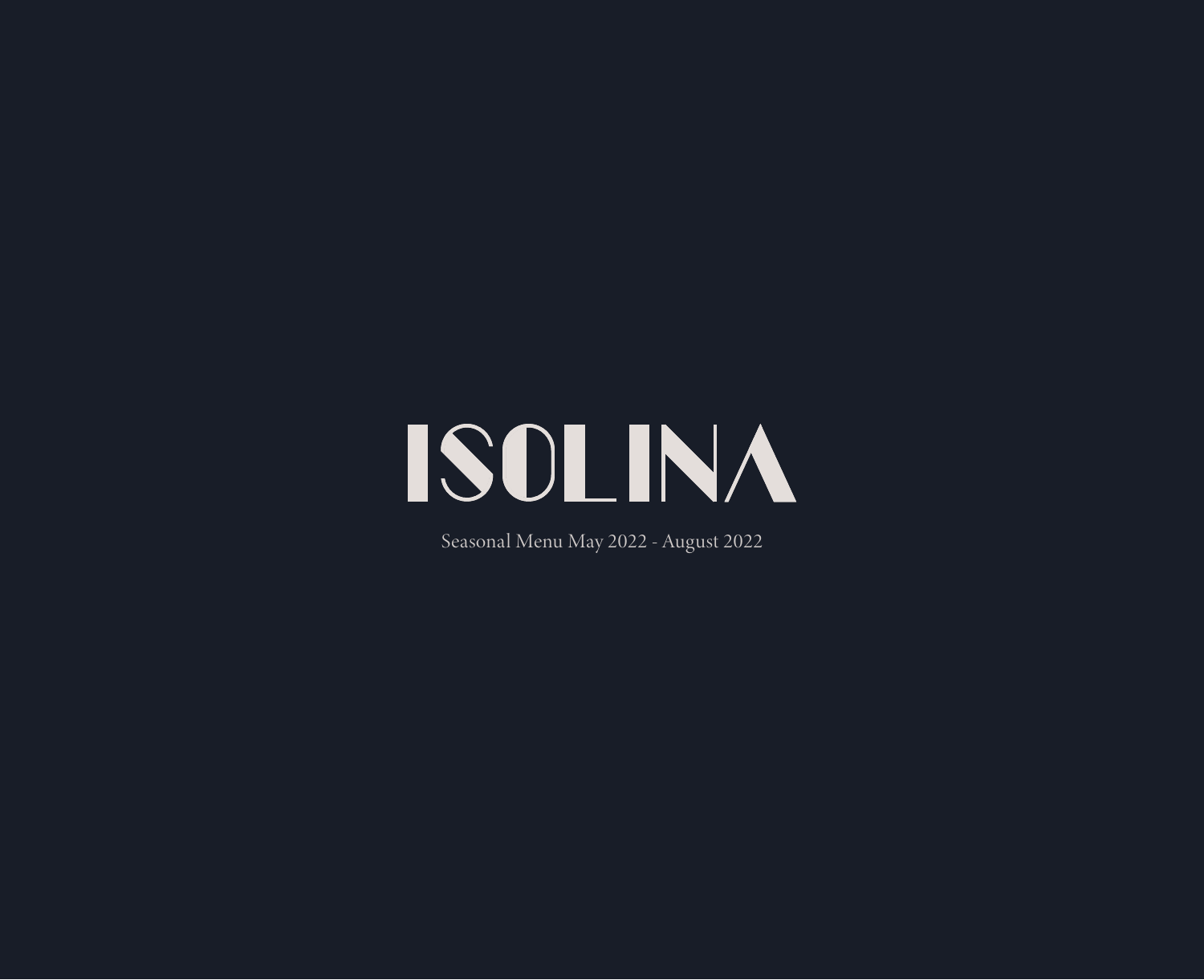

Built in 1942, this house was the home of Isolina de Vars' descendants: the Escalante family.

Currently we focus on Latin American cuisine with Mediterranean influence, we believe in cooking only with seasonal and local product, working hand in hand with small producers: sustainability is one of our pillars.

For these reasons, we open the doors of our house. Today, our history meets the present in a casual environment, with good cuisine, excellent handpicked wine and classic cocktail with a twist.

**DURIGUTTI** FAMILY WINEMAKERS EST. 2002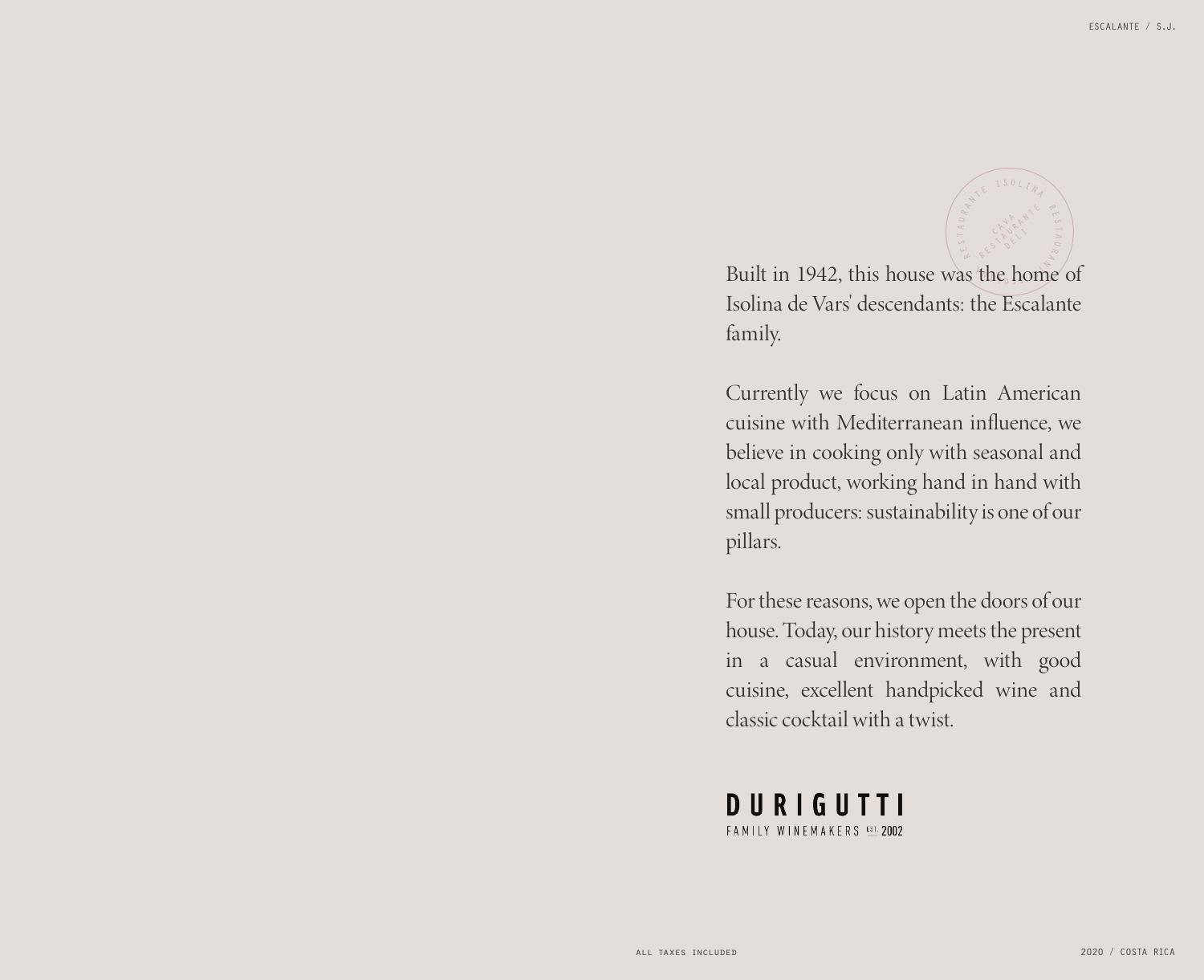| NEGRONI              | c.4900 | MEZCALITA                 | c.6500 |
|----------------------|--------|---------------------------|--------|
| MARTINI              | c.6200 | <b>BRONX</b>              | c.4900 |
| <b>OLD FASHIONED</b> | c.5500 | <b>SIDECAR</b>            | c.5900 |
| MANHATTAN            | c.6500 | PAPER PLANE               | c.6500 |
| <b>BAMBOO</b>        | c.4900 | NAKED & FAMOUS            | c.6500 |
| COSMOPOLITAN         | c.6500 | <b>BETWEEN THE SHEETS</b> | c.6500 |
|                      |        |                           |        |

**Small Plates** Small Plates

 $\frac{\partial}{\partial x}$ 

 $\frac{\partial}{\partial x}$ 

 $\sum_{i=1}^{n}$ 

 $\frac{\partial}{\partial \vec{k}}$ 

 $\frac{\partial}{\partial \vec{k}}$ 

v (vegetarian) / vg (vegan) / gf (gluten free) / lf (lactose free)

| PICKLED LISA, DRIED SARDINE, CREAM AND BRIOCHE                                                         | c.5100  |
|--------------------------------------------------------------------------------------------------------|---------|
| SEA BASS TIRADITO, "NARANJILLA LECHE DE TIGRE" (GF, LF) C.8 200                                        |         |
| ROASTED OCTOPUS, "CORN AND APAZOTE" (GF,LF)                                                            | c.10900 |
| MATZO BALL SOUP (LF)                                                                                   | c.4200  |
| CHICKEN LIVER PATE, RED BELL PEPPER JAM, DIJON MUSTARD C.6 900                                         |         |
| LOCAL CHARCUTERIE BOARD, PICKLES (GF, LF)                                                              | c.9500  |
| PLATE OF LOCAL CURED JAM (LF)                                                                          | c.12000 |
| BEEF TARTARE, EGG YOLK, FRIED GNOCCO (LF)                                                              | c.7200  |
| BEEF TONGUE, VITELLO TONNATO, CASHEW FRUIT (GF,LF)                                                     | c.6200  |
| BONE MARROW, SWEETBREADS, MUSSEL CREAM (GF)                                                            | c.8900  |
| LAMB RIBS, RAW HEART PALM SALAD (GF,LF)                                                                | c.9500  |
| PORK BELLY, GUINEO VINEGAR, STRAWBERRIES (GF,LF)                                                       | c.5500  |
| FRIED WINGS, TREE-TOMATO SAUCE, POTATO AND PEAS CREAM<br>(VEGETARIAN OPTION WITH FRIED SEITAN) (V, GF) | c.4900  |

Isolina is what it is thanks to its team.

We would like to thank our entire restaurant personnel, and especially, Alexi Godinez, our kitchen manager, who along with our chef, Luciano Lofeudo, are the minds behind this menu.

ARRACACHE HASH BROWN, COCONUT, LILIACEAE (V,GF) C.3 900 RICOTTA WITH ALMONDS, CACAO HONEY, POLLEN (V,GF) C.4 200 SALAD, BLUE CHEESE DRESSING, DRIED FRUITS (V, GF) C.3 700 BURRATA, SEASONAL FRUITS, BRIOCHE CRUMBS (V) C.5 900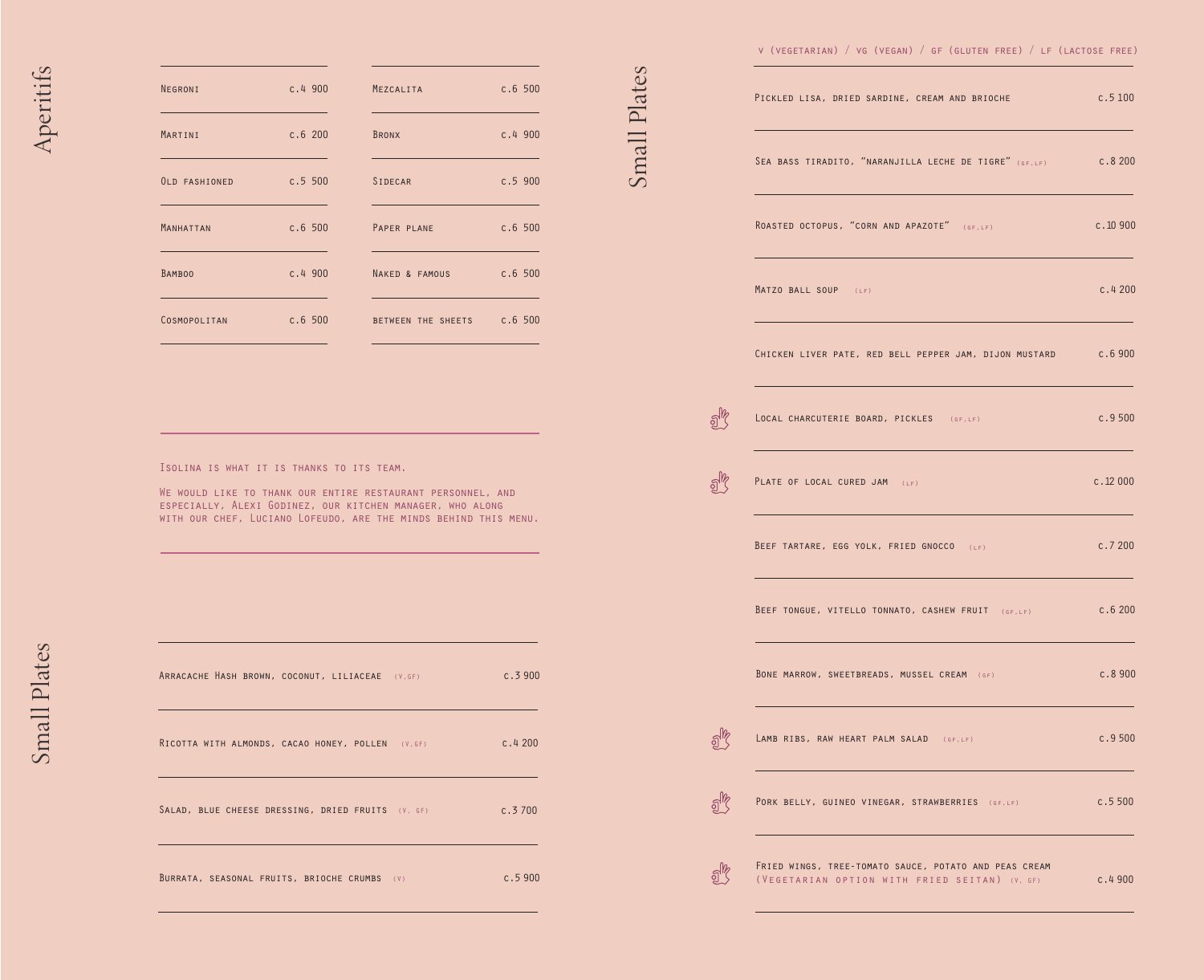| GNOCCO SARDO (LF)                                                                             |         |
|-----------------------------------------------------------------------------------------------|---------|
| LAMB RAGU, CHERY TOMATOES, PEAS                                                               | c.13900 |
|                                                                                               |         |
|                                                                                               |         |
| VEAL CUTLET (GF)                                                                              |         |
| CARAMELIZED GARLIC IN HIBISCUS REDUCTION,                                                     |         |
| GRILLED SWISS CHARD, SWEET CORN PUREE                                                         | c.15900 |
|                                                                                               |         |
|                                                                                               |         |
| DRIED AGED DUROC PORK RIB EYE (GF, LF)                                                        |         |
| LEMON, PIGEON PEA LEAF SALAD, PINEAPPLE AND                                                   |         |
| GREEN MANGO. RIPE PLANTAIN AND PEANUT PUREE                                                   | c.11200 |
|                                                                                               |         |
|                                                                                               |         |
| GRILLED SEA BASS (GF, LF)                                                                     |         |
| YAM IN FISH BROTH, PALM HEART PICADILLO,                                                      |         |
| ARUGULA AND MUSTARD LEAVES                                                                    | c.15900 |
|                                                                                               |         |
|                                                                                               |         |
| RISOTTO ALLA PARMIGIANA (V, GF)                                                               |         |
| FRIED EGGPLANT, GOAT CHEESE, ARUGULA, TOASTED<br>ALMONDS AND HAZELNUTS, GRILLED TOMATO CHERRY | c.10500 |
|                                                                                               |         |
|                                                                                               |         |
| HEAD-ON SHRIMPS (GF)                                                                          |         |
| ON GRILLED ROMAINE LETTUCE WITH TANGERINE                                                     |         |
| VINAIGRETTE, ROASTED GARLIC, HOLLANDAISE SAUCE                                                | c.19200 |
|                                                                                               |         |
|                                                                                               |         |
| ROASTED SWEET POTATO (LG)                                                                     |         |
| DUXELLE FILLING, LETTUCE AND PARSLEY SAUCE,                                                   |         |
| OYSTER MUSHROOM AND CHIMICHURRI, COFFEE CRUMBLE                                               | c.9200  |
|                                                                                               |         |

Desserts

Coffee  $&$  Tea

Coffee & Tea

For Sharing

| LAMB SHOULDER (2-3 PEOPLE) (LF)                                                                                                                           |         |
|-----------------------------------------------------------------------------------------------------------------------------------------------------------|---------|
| ROASTED GARLIC AND BROCCOLI PUREE, LAMB COOKING JUICE,<br>FOCACCIA, BITTER LEAVES SALAD WITH PASSION FRUIT                                                | c.58900 |
| BRAISED BEEF RIBS (2 PEOPLE) (GF)                                                                                                                         |         |
| SQUASH PUREE, SAUTÉED PAK CHOY<br>IN GARLIC BUTTER, "CRIOLLA"                                                                                             | c.35000 |
|                                                                                                                                                           |         |
|                                                                                                                                                           |         |
|                                                                                                                                                           |         |
|                                                                                                                                                           |         |
|                                                                                                                                                           |         |
|                                                                                                                                                           |         |
| COPEY DE DOTA (V)<br>INFUSED CREAM OF COFFEE PEEL AND COOKIES<br>"DE LA CHUMECA", AVOCADO ICE CREAM, BAKED<br>GLAZED APPLE WITH GUINEO AND BANANA VINEGAR | c.6200  |
|                                                                                                                                                           |         |
| GINGER AND CARDAMOM CUSTARD (V, GF)                                                                                                                       |         |
|                                                                                                                                                           | c.5900  |
| RED FRUITS, LAVANDER MERINGUE, PEPPERMINT POWDER,<br>HAZELNUTS AND TREE-TOMATO SAUCE<br>TARTLET (V)                                                       |         |

| <b>ESPRESSO</b>  | $c.1$ 700 | AMERICANO     | c.1800 |
|------------------|-----------|---------------|--------|
| ESPRESSO DOUBLE  | c.2400    | CAPPUCCHINO   | c.2200 |
| RISTRETTO        | $c.1$ 700 | LATTE         | c.2500 |
| RISTRETTO DOUBLE | c.2400    | MOCACCHINO    | c.2500 |
| CORTADO          | c.2000    | CHOCOLATE     | c.2500 |
| MACCHIATO        | c.2000    | TEA SELECTION | c.2000 |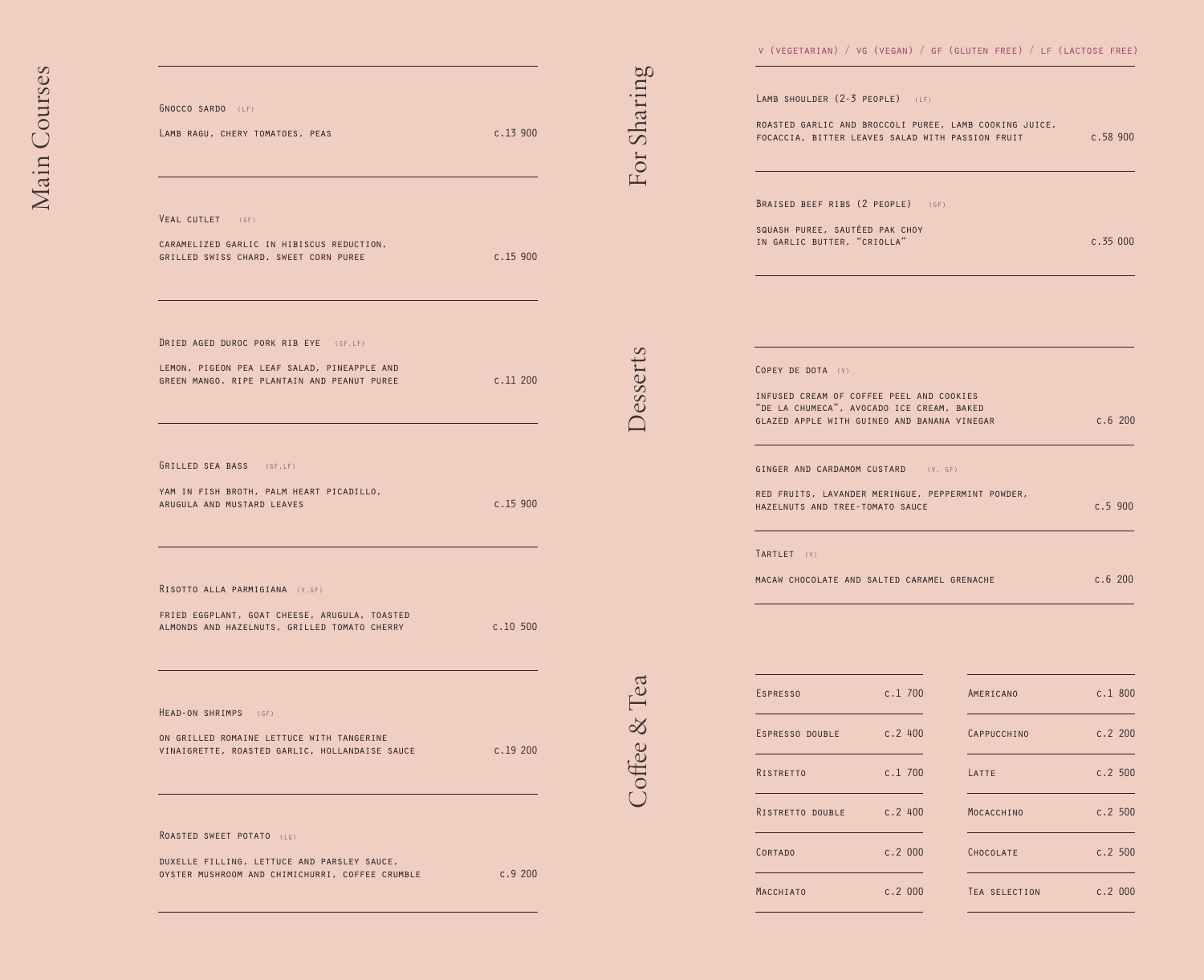| SIBÖ (TIKI)                                                                              |        |                  |
|------------------------------------------------------------------------------------------|--------|------------------|
| TIKI, MIXED OF CUBAN RUMS, CASHEW JUICE,<br>MANGO AND BANANA, CACAO AND ORANGE BITTERS.  | c.6500 |                  |
| <b>MAYÄHUEL</b>                                                                          |        |                  |
| MEZCAL SIETE MISTERIOS DOBA-YEJ, AGUACHILE<br>OF APAZOTE AND JALAPEÑO, MAGUEY SALT WORM. | c.7000 |                  |
| LA MULA DE ESCALANTE (MULE)                                                              |        |                  |
| LA REPÚBLICA ANDINA, GINGER BEER,<br>NARANJILLA AND RIPE MANGO.                          | c.6500 | Classic Cocktail |
| PLAN A (COLLINS)                                                                         |        |                  |
| VODKA, LEMON, COFFEE SACCHARUM, SODA.                                                    | c.5900 |                  |
| CASTINI (MARTINI)                                                                        |        |                  |
| CAS DE LUZ, YERBASANTA ANDINO, CACAO BITTERS AND GUAVA. c.7 500                          |        |                  |
| CHALÉ                                                                                    |        |                  |
| CHILCUAGUE, YERBASANTA ANDINO, COINTREAU.                                                | c.6500 | $\rm{S}$         |
|                                                                                          |        | Ionic            |
|                                                                                          |        | $\bar{\infty}$   |
| MARACATÓN. TROPICAL FRUITS JUICE AND COCONUT MILK.                                       | c.3000 |                  |
| CHULADA. RED FRUITS AND SODA.                                                            | c.3000 |                  |
| PALOMILLA. STRAWBERRIES, LEMON, SALINE SOLUTION AND SODA.                                | c.3000 |                  |

| COCA COLA           | c.2000    | ICED TEA                    | c.2000    |
|---------------------|-----------|-----------------------------|-----------|
| KOMBUCHA            | c.2500    | SAN PELLEGRINO 505ML        | c.3500    |
| LIMONADE            | c.2000    | LOCAL MINERAL WATER         | c.2500    |
| Sparkling Hard Tea  |           |                             |           |
| BLUEBERRY AND ELDER | c.3 800   | MANGO AND PINEAPPLE C.3 800 |           |
| <b>Beers</b>        |           |                             |           |
| MODELO              | c.2800    | <b>IPA</b>                  | c.3500    |
| STOUT               | c.3500    | SEASONAL BEER               | c.3500    |
| PALE ALE            | c.3500    |                             |           |
| Refreshers          |           | Cobblers                    |           |
| MOJITO              | c.4500    | ROSSINI                     | c.4000    |
| MOSCOW MULE         | $c.4$ 900 | TINTO DE VERANO             | $c.3$ 900 |
| LONG ISLAND ICE TEA | c.6500    | CLERICÓ                     | c.4500    |
| TOM COLLINS         | c.5500    | APEROL SPRITZ               | c.4500    |
| AMERICANO           | $c.4$ 900 | CAMPARI SPRITZ              | c.4500    |
| VERMUT TONIC        | $c.4$ 900 | SAINT GERMAIN SPRITZ        | c.5500    |
| Restorative         |           |                             |           |
| BLOODY MARY         | c.4500    | <b>BULLSHOT</b>             | c.5500    |
| 0JO ROJO            | $c.5$ 900 | GARIBALDI                   | c.4500    |
| Citric              |           | Frutal                      |           |
| <b>BOMBAY</b>       | c.4500    | REPÚBLICA AMAZÓNICO         | c.4900    |
| <b>BULLDOG</b>      | c.5200    | <b>GREENALS PINK</b>        | c.5500    |
| <b>MASTERS</b>      | $c.4$ 900 | <b>GREENALS</b>             | c.5500    |
| Floral              |           | Herbal                      |           |
| HENDRINK'S          | c.6500    | REPÚBLICA ANDINA            | $c.4$ 900 |
| THE BOTANIST        | $c.5$ 900 | STAR OF BOMBAY              | c.5500    |

nordés c.5 500